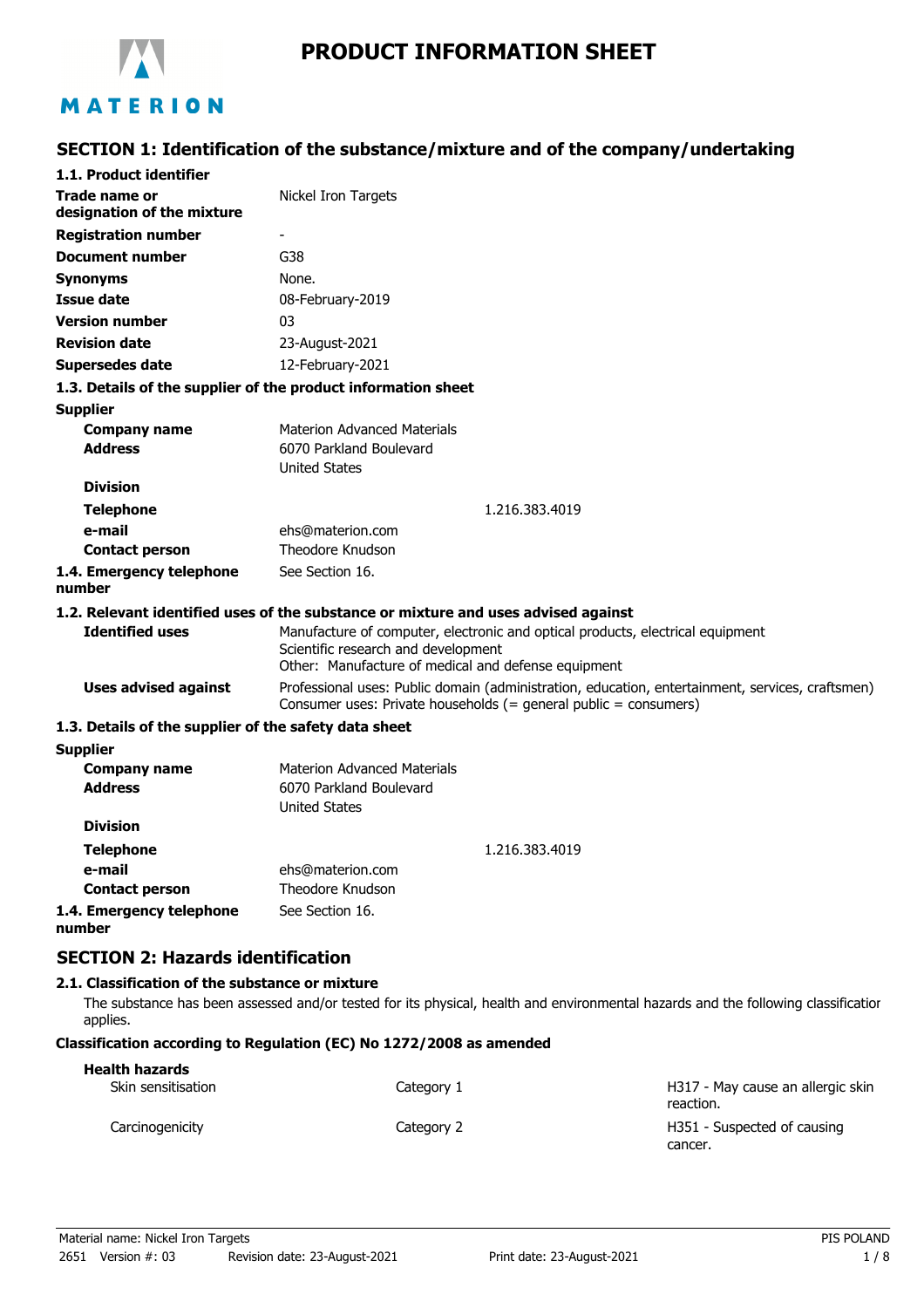| Specific target organ toxicity - repeated<br>exposure        |                                             | Category 1 (Respiratory system)                                                                                                                                                                                                                                                                                                                                                                                                                                 | H372 - Causes damage to organs<br>(respiratory system) through<br>prolonged or repeated exposure by<br>inhalation. |
|--------------------------------------------------------------|---------------------------------------------|-----------------------------------------------------------------------------------------------------------------------------------------------------------------------------------------------------------------------------------------------------------------------------------------------------------------------------------------------------------------------------------------------------------------------------------------------------------------|--------------------------------------------------------------------------------------------------------------------|
| <b>Hazard summary</b>                                        |                                             | May cause an allergic skin reaction. Suspected of causing cancer. Causes damage to organs<br>through prolonged or repeated exposure.                                                                                                                                                                                                                                                                                                                            |                                                                                                                    |
| 2.2. Label elements                                          |                                             |                                                                                                                                                                                                                                                                                                                                                                                                                                                                 |                                                                                                                    |
| Label according to Regulation (EC) No. 1272/2008 as amended  |                                             |                                                                                                                                                                                                                                                                                                                                                                                                                                                                 |                                                                                                                    |
| <b>Contains:</b>                                             |                                             | Iron, NICKEL POWDER; [PARTICLE DIAMETER < 1MM]                                                                                                                                                                                                                                                                                                                                                                                                                  |                                                                                                                    |
| <b>Hazard pictograms</b>                                     |                                             |                                                                                                                                                                                                                                                                                                                                                                                                                                                                 |                                                                                                                    |
| <b>Signal word</b>                                           | Danger                                      |                                                                                                                                                                                                                                                                                                                                                                                                                                                                 |                                                                                                                    |
| <b>Hazard statements</b>                                     |                                             |                                                                                                                                                                                                                                                                                                                                                                                                                                                                 |                                                                                                                    |
| H317<br>H351<br>H372                                         | Suspected of causing cancer.<br>inhalation. | May cause an allergic skin reaction.<br>Causes damage to organs (respiratory system) through prolonged or repeated exposure by                                                                                                                                                                                                                                                                                                                                  |                                                                                                                    |
| <b>Precautionary statements</b>                              |                                             |                                                                                                                                                                                                                                                                                                                                                                                                                                                                 |                                                                                                                    |
| <b>Prevention</b>                                            |                                             |                                                                                                                                                                                                                                                                                                                                                                                                                                                                 |                                                                                                                    |
| P201<br>P202<br>P260<br>P264<br>P270<br>P272<br>P273<br>P280 |                                             | Obtain special instructions before use.<br>Do not handle until all safety precautions have been read and understood.<br>Do not breathe dust/fume/gas/mist/vapours/spray.<br>Wash thoroughly after handling.<br>Do not eat, drink or smoke when using this product.<br>Contaminated work clothing should not be allowed out of the workplace.<br>Avoid release to the environment.<br>Wear protective gloves/protective clothing/eye protection/face protection. |                                                                                                                    |
| <b>Response</b>                                              |                                             |                                                                                                                                                                                                                                                                                                                                                                                                                                                                 |                                                                                                                    |
| $P302 + P350$<br>$P308 + P313$<br>$P362 + P364$              |                                             | If on skin: Wash with plenty of water.<br>If exposed or concerned: Get medical advice/attention.<br>Take off contaminated clothing and wash it before reuse.                                                                                                                                                                                                                                                                                                    |                                                                                                                    |
| <b>Storage</b>                                               |                                             |                                                                                                                                                                                                                                                                                                                                                                                                                                                                 |                                                                                                                    |
| P405                                                         | Store locked up.                            |                                                                                                                                                                                                                                                                                                                                                                                                                                                                 |                                                                                                                    |
| <b>Disposal</b>                                              |                                             |                                                                                                                                                                                                                                                                                                                                                                                                                                                                 |                                                                                                                    |
| P501                                                         |                                             | Dispose of contents/container in accordance with local/regional/national/international regulations.                                                                                                                                                                                                                                                                                                                                                             |                                                                                                                    |
| Supplemental label<br>information                            |                                             | For further information, please contact the Product Stewardship Department at +1.216.383.4019.                                                                                                                                                                                                                                                                                                                                                                  |                                                                                                                    |
| 2.3. Other hazards                                           |                                             | Not a PBT or vPvB substance or mixture.                                                                                                                                                                                                                                                                                                                                                                                                                         |                                                                                                                    |
|                                                              |                                             |                                                                                                                                                                                                                                                                                                                                                                                                                                                                 |                                                                                                                    |

# **SECTION 3: Composition/information on ingredients**

## **3.2. Mixtures**

## **General information**

| <b>Chemical name</b>                        | $\frac{0}{0}$                         | No.                          | CAS-No. / EC REACH Registration No. Index No.                                       | <b>Notes</b> |
|---------------------------------------------|---------------------------------------|------------------------------|-------------------------------------------------------------------------------------|--------------|
| NICKEL POWDER; [PARTICLE<br>DIAMETER < 1MM] | 75 - 85                               | 7440-02-0<br>$231 - 111 - 4$ | 01-2119438727-29-0049 028-002-00-7                                                  |              |
|                                             |                                       |                              | Classification: Skin Sens. 1; H317, STOT SE 3; H335, Carc. 2; H351, STOT RE 2; H373 | 7,S          |
| Iron                                        | $15 - 25$                             | 7439-89-6<br>231-096-4       |                                                                                     |              |
|                                             | <b>Classification: STOT RE 1;H372</b> |                              |                                                                                     |              |

#### **SECTION 4: First aid measures**

**General information** If you feel unwell, seek medical advice (show the label where possible).

# **4.1. Description of first aid measures**

**Inhalation** Move to fresh air. Call a physician if symptoms develop or persist.

**Skin contact** Wash off with soap and water. Get medical attention if irritation develops and persists.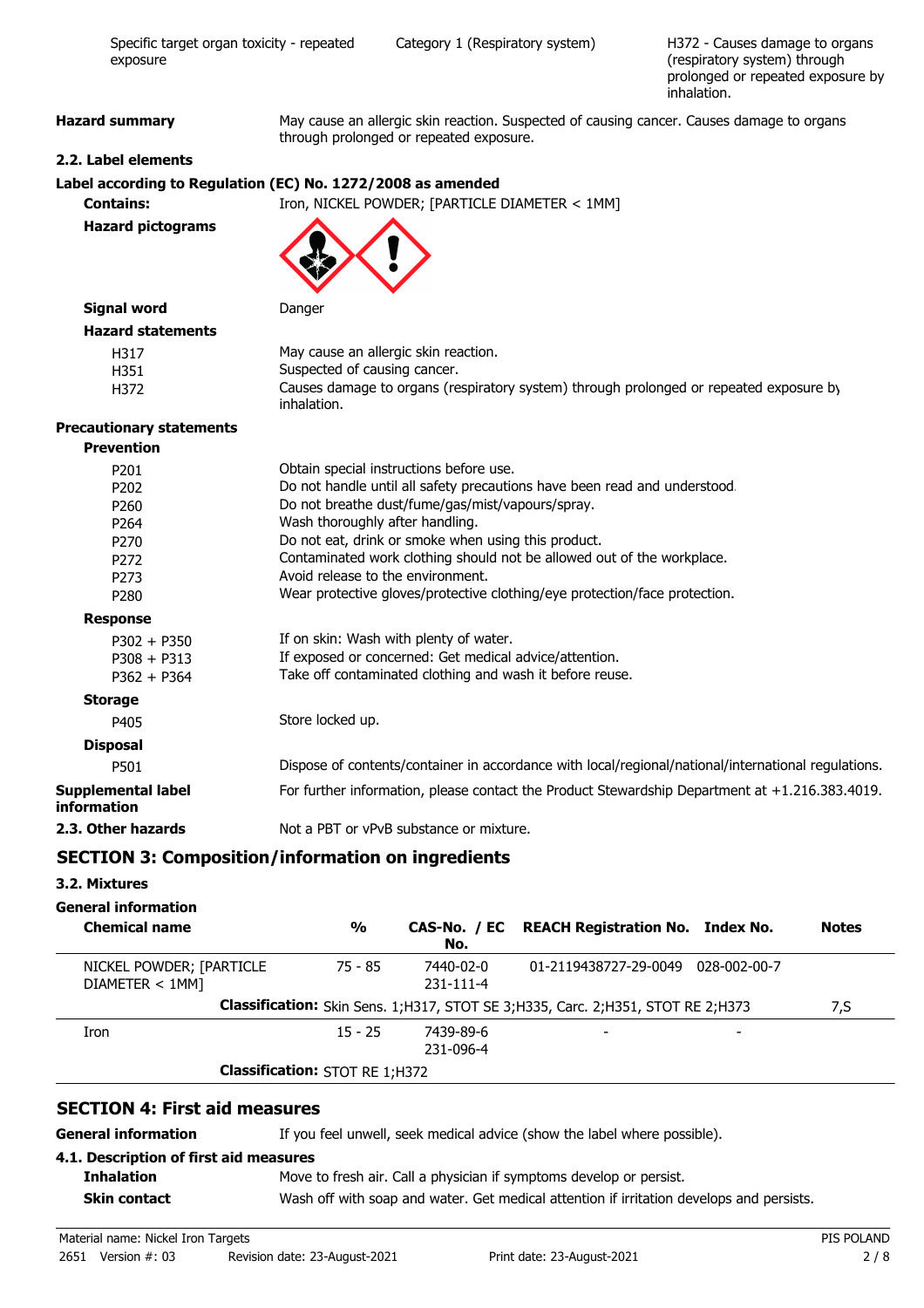| Eye contact<br><b>Ingestion</b><br>4.2. Most important                                     | Rinse with water. Get medical attention if irritation develops and persists.<br>Rinse mouth. Get medical attention if symptoms occur.<br>May cause an allergic skin reaction. |
|--------------------------------------------------------------------------------------------|-------------------------------------------------------------------------------------------------------------------------------------------------------------------------------|
| symptoms and effects, both<br>acute and delayed                                            |                                                                                                                                                                               |
| 4.3. Indication of any<br>immediate medical attention<br>and special treatment<br>needed   | Treat symptomatically.                                                                                                                                                        |
| <b>SECTION 5: Firefighting measures</b>                                                    |                                                                                                                                                                               |
| <b>General fire hazards</b>                                                                | No unusual fire or explosion hazards noted.                                                                                                                                   |
| 5.1. Extinguishing media<br>Suitable extinguishing<br>media                                | Powder. Dry sand. Water Spray or Fog                                                                                                                                          |
| <b>Unsuitable extinguishing</b><br>media                                                   | Carbon dioxide (CO2).                                                                                                                                                         |
| 5.2. Special hazards arising<br>from the substance or<br>mixture                           | No unusual fire or explosion hazards noted.                                                                                                                                   |
| 5.3. Advice for firefighters<br><b>Special protective</b><br>equipment for<br>firefighters | Wear suitable protective equipment.                                                                                                                                           |
| <b>Special firefighting</b><br>procedures                                                  | Move containers from fire area if you can do so without risk.                                                                                                                 |
| <b>Specific methods</b>                                                                    | Use standard firefighting procedures and consider the hazards of other involved materials.                                                                                    |

#### **SECTION 6: Accidental release measures**

#### **6.1. Personal precautions, protective equipment and emergency procedures**

| For non-emergency<br>personnel                               | Keep unnecessary personnel away. Wear appropriate protective equipment and clothing during<br>clean-up. For personal protection, see section 8 of the PIS. |
|--------------------------------------------------------------|------------------------------------------------------------------------------------------------------------------------------------------------------------|
| For emergency<br>responders                                  | Keep unnecessary personnel away. Use personal protection recommended in Section 8 of the PIS.                                                              |
| <b>6.2. Environmental</b><br>precautions                     | Avoid discharge into drains, water courses or onto the ground.                                                                                             |
| 6.3. Methods and material for<br>containment and cleaning up | Stop the flow of material, if this is without risk. For waste disposal, see section 13 of the PIS.                                                         |
| 6.4. Reference to other<br>sections                          | For personal protection, see section 8 of the PIS. For waste disposal, see section 13 of the PIS.                                                          |

#### **SECTION 7: Handling and storage**

| 7.1. Precautions for safe<br>handling                                          | Do not handle until all safety precautions have been read and understood. Wear appropriate<br>personal protective equipment. Wash hands thoroughly after handling. |
|--------------------------------------------------------------------------------|--------------------------------------------------------------------------------------------------------------------------------------------------------------------|
| 7.2. Conditions for safe<br>storage, including any<br><i>incompatibilities</i> | Store locked up. Store away from incompatible materials (see Section 10 of the PIS).                                                                               |
| 7.3. Specific end use(s)                                                       | Not available.                                                                                                                                                     |

#### **SECTION 8: Exposure controls/personal protection**

#### **8.1. Control parameters**

#### **Occupational exposure limits**

| Poland. Ordinance of the Minister of Labour and Social Policy on 6 June 2014 on the maximum permissible<br>concentrations and intensities of harmful health factors in the work environment, Journal of Laws 2014, item 817 |                                                            |                         |
|-----------------------------------------------------------------------------------------------------------------------------------------------------------------------------------------------------------------------------|------------------------------------------------------------|-------------------------|
| <b>Components</b>                                                                                                                                                                                                           | <b>Type</b>                                                | <b>Value</b>            |
| NICKEL POWDER;<br>[PARTICLE DIAMETER <<br>1MM] (CAS 7440-02-0)                                                                                                                                                              | TWA                                                        | $0.25 \,\mathrm{mq/m3}$ |
| <b>Biological limit values</b>                                                                                                                                                                                              | No biological exposure limits noted for the ingredient(s). |                         |
| <b>Recommended monitoring</b><br>procedures                                                                                                                                                                                 | Follow standard monitoring procedures.                     |                         |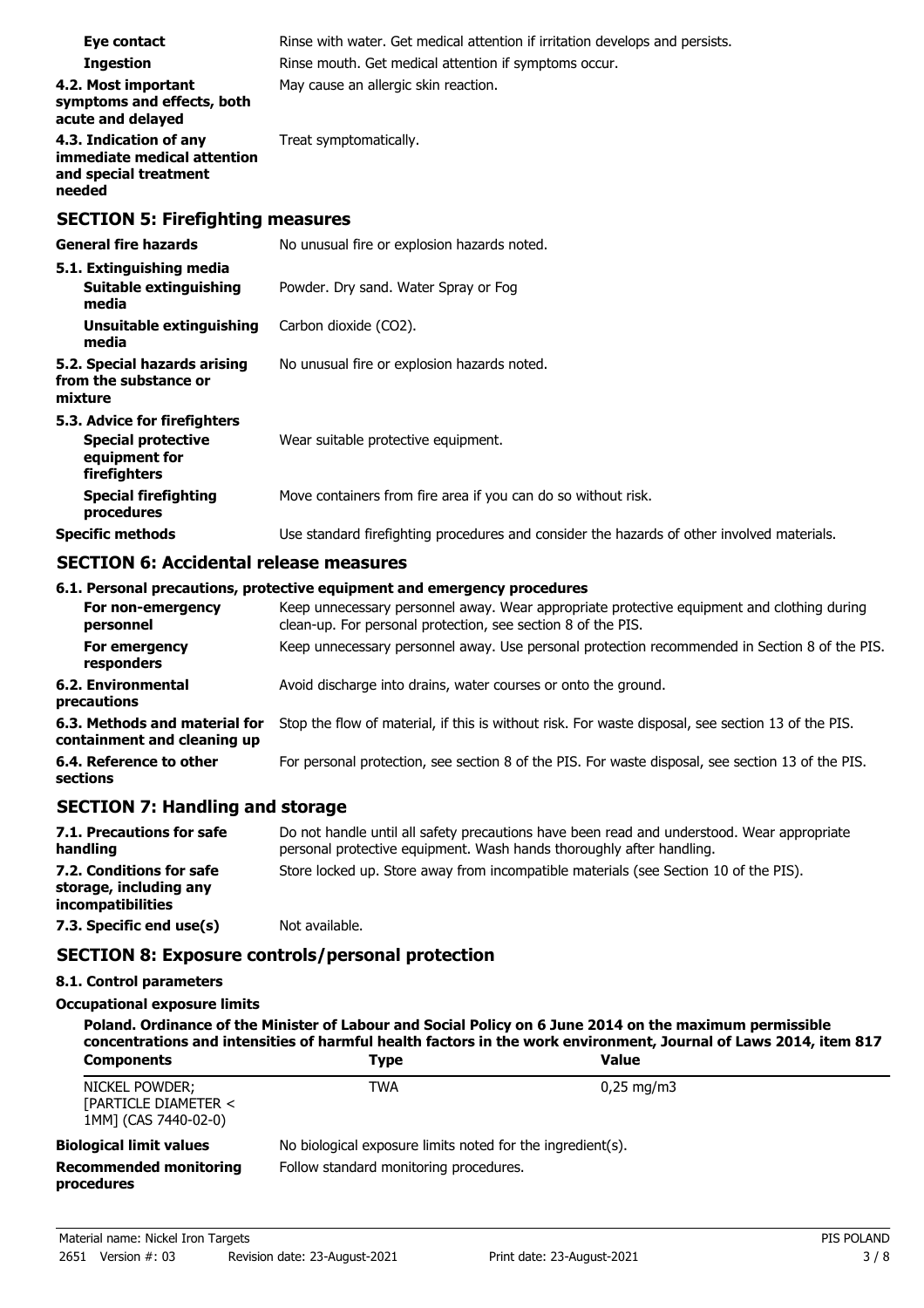| Derived no effect levels<br>(DNELs)                  | Not available.                                                                                                                                                                                                                                                                                                                                                     |
|------------------------------------------------------|--------------------------------------------------------------------------------------------------------------------------------------------------------------------------------------------------------------------------------------------------------------------------------------------------------------------------------------------------------------------|
| <b>Predicted no effect</b><br>concentrations (PNECs) | Not available.                                                                                                                                                                                                                                                                                                                                                     |
| 8.2. Exposure controls                               |                                                                                                                                                                                                                                                                                                                                                                    |
| Appropriate engineering<br>controls                  | Good general ventilation should be used. Ventilation rates should be matched to conditions. If<br>applicable, use process enclosures, local exhaust ventilation, or other engineering controls to<br>maintain airborne levels below recommended exposure limits. If exposure limits have not been<br>established, maintain airborne levels to an acceptable level. |
|                                                      | Individual protection measures, such as personal protective equipment                                                                                                                                                                                                                                                                                              |
| <b>General information</b>                           | Use personal protective equipment as required. Personal protection equipment should be chosen<br>according to the CEN standards and in discussion with the supplier of the personal protective<br>equipment.                                                                                                                                                       |
| <b>Eye/face protection</b>                           | If contact is likely, safety glasses with side shields are recommended.                                                                                                                                                                                                                                                                                            |
| <b>Skin protection</b>                               |                                                                                                                                                                                                                                                                                                                                                                    |
| - Hand protection                                    | Wear gloves to prevent metal cuts and skin abrasions during handling.                                                                                                                                                                                                                                                                                              |
| - Other                                              | Use personal protective equipment as required.                                                                                                                                                                                                                                                                                                                     |
| <b>Respiratory protection</b>                        | In case of inadequate ventilation, use respiratory protection.                                                                                                                                                                                                                                                                                                     |
| <b>Thermal hazards</b>                               | Wear appropriate thermal protective clothing, when necessary.                                                                                                                                                                                                                                                                                                      |
| <b>Hygiene measures</b>                              | Observe any medical surveillance requirements. Contaminated work clothing should not be allowed<br>out of the workplace.                                                                                                                                                                                                                                           |
| <b>Environmental exposure</b><br>controls            | Good general ventilation should be used. Ventilation rates should be matched to conditions. If<br>applicable, use process enclosures, local exhaust ventilation, or other engineering controls to<br>maintain airborne levels below recommended exposure limits. If exposure limits have not been<br>established, maintain airborne levels to an acceptable level. |

# **SECTION 9: Physical and chemical properties**

# **9.1. Information on basic physical and chemical properties**

| <b>Appearance</b>                                  |                                               |            |
|----------------------------------------------------|-----------------------------------------------|------------|
| <b>Physical state</b>                              | Solid.                                        |            |
| <b>Form</b>                                        | Solid.                                        |            |
| Colour                                             | Grey metallic.                                |            |
| <b>Odour</b>                                       | None.                                         |            |
| <b>Odour threshold</b>                             | Not applicable.                               |            |
| pH                                                 | Not applicable.                               |            |
| <b>Melting point/freezing point</b>                | 1455 °C (2651 °F) estimated / Not applicable. |            |
| <b>Initial boiling point and</b><br>boiling range  | Not applicable.                               |            |
| <b>Flash point</b>                                 | Not applicable.                               |            |
| <b>Evaporation rate</b>                            | Not applicable.                               |            |
| <b>Flammability (solid, gas)</b>                   | None known.                                   |            |
| Upper/lower flammability or explosive limits       |                                               |            |
| <b>Explosive limit - lower (</b><br>%)             | Not applicable.                               |            |
| <b>Explosive limit - lower (</b><br>%) temperature | Not applicable.                               |            |
| <b>Explosive limit - upper</b><br>(%)              | Not applicable.                               |            |
| <b>Explosive limit - upper (</b><br>%) temperature | Not applicable.                               |            |
| <b>Vapour pressure</b>                             | Not applicable.                               |            |
| <b>Vapour density</b>                              | Not applicable.                               |            |
| <b>Relative density</b>                            | Not applicable.                               |            |
| Solubility(ies)                                    |                                               |            |
| Solubility (water)                                 | Not applicable.                               |            |
| <b>Partition coefficient</b>                       | Not applicable.                               |            |
| (n-octanol/water)                                  | Not applicable.                               |            |
| Material name: Nickel Iron Targets                 |                                               | PIS POLAND |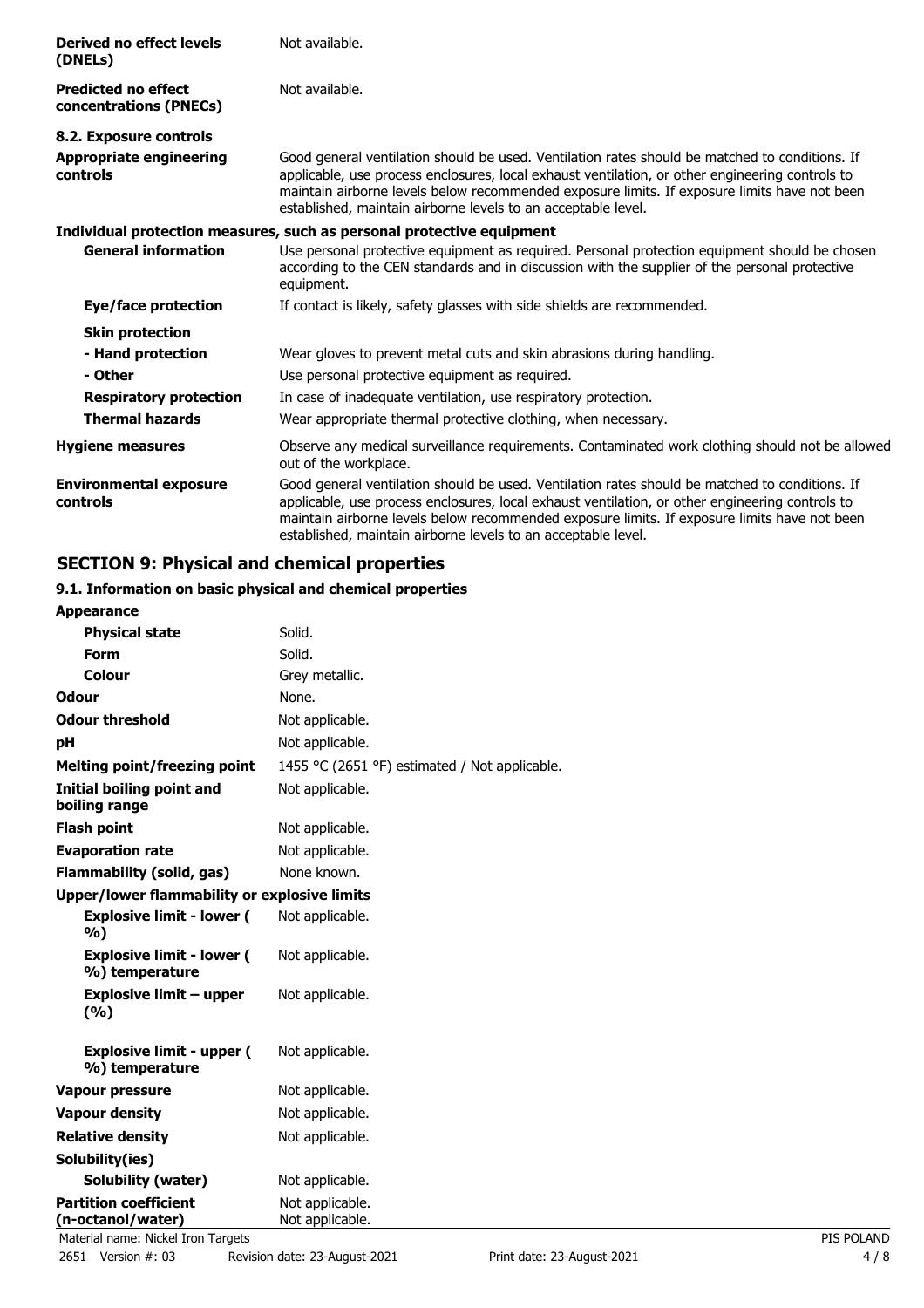| <b>Auto-ignition temperature</b> | Not applicable.      |
|----------------------------------|----------------------|
| <b>Decomposition temperature</b> | Not applicable.      |
| <b>Viscosity</b>                 | Not applicable.      |
| <b>Explosive properties</b>      | Not explosive.       |
| <b>Oxidising properties</b>      | Not oxidising.       |
| 9.2. Other information           |                      |
| <b>Density</b>                   | 8,90 g/cm3 estimated |

# **SECTION 10: Stability and reactivity**

| 10.1. Reactivity                            | The product is stable and non-reactive under normal conditions of use, storage and transport.                              |
|---------------------------------------------|----------------------------------------------------------------------------------------------------------------------------|
| 10.2. Chemical stability                    | Material is stable under normal conditions.                                                                                |
| 10.3. Possibility of hazardous<br>reactions | No dangerous reaction known under conditions of normal use.                                                                |
| 10.4. Conditions to avoid                   | Keep away from heat, hot surfaces, sparks, open flames and other ignition sources. Contact with<br>incompatible materials. |
| 10.5. Incompatible materials                | Strong acids.                                                                                                              |
| 10.6. Hazardous<br>decomposition products   | No hazardous decomposition products are known.                                                                             |

## **SECTION 11: Toxicological information**

| General information                                         | Occupational exposure to the substance or mixture may cause adverse effects.             |  |  |
|-------------------------------------------------------------|------------------------------------------------------------------------------------------|--|--|
| <b>Information on likely routes of exposure</b>             |                                                                                          |  |  |
| <b>Inhalation</b>                                           | Prolonged inhalation may be harmful.                                                     |  |  |
| <b>Skin contact</b>                                         | May cause an allergic skin reaction.                                                     |  |  |
| Eye contact                                                 | Not likely, due to the form of the product.                                              |  |  |
| <b>Ingestion</b>                                            | Expected to be a low ingestion hazard.                                                   |  |  |
| <b>Symptoms</b>                                             | May cause respiratory irritation. May cause an allergic skin reaction. Dermatitis. Rash. |  |  |
| 11.1. Information on toxicological effects                  |                                                                                          |  |  |
| <b>Acute toxicity</b>                                       | None known.                                                                              |  |  |
| Skin corrosion/irritation                                   | May cause skin irritation.                                                               |  |  |
| Serious eye damage/eye<br>irritation                        | Not likely, due to the form of the product.                                              |  |  |
| <b>Respiratory sensitisation</b>                            | Not a respiratory sensitizer.                                                            |  |  |
| Skin sensitisation                                          | May cause an allergic skin reaction.                                                     |  |  |
| Germ cell mutagenicity                                      | Not classified.                                                                          |  |  |
| Carcinogenicity                                             | Suspected of causing cancer.                                                             |  |  |
|                                                             | <b>IARC Monographs. Overall Evaluation of Carcinogenicity</b>                            |  |  |
| NICKEL POWDER; [PARTICLE DIAMETER < 1MM]<br>(CAS 7440-02-0) | Possibly carcinogenic to humans. 2B                                                      |  |  |
| <b>Reproductive toxicity</b>                                | Not classified.                                                                          |  |  |
| Specific target organ toxicity<br>- single exposure         | Not classified.                                                                          |  |  |
| Specific target organ toxicity<br>- repeated exposure       | May cause damage to organs through prolonged or repeated exposure.                       |  |  |
| Aspiration hazard                                           | Not an aspiration hazard.                                                                |  |  |
| Mixture versus substance<br>information                     | No information available.                                                                |  |  |
| <b>Other information</b>                                    | Not available.                                                                           |  |  |
|                                                             |                                                                                          |  |  |

#### **SECTION 12: Ecological information**

**12.1. Toxicity** Based on available data, the classification criteria are not met for hazardous to the aquatic environment.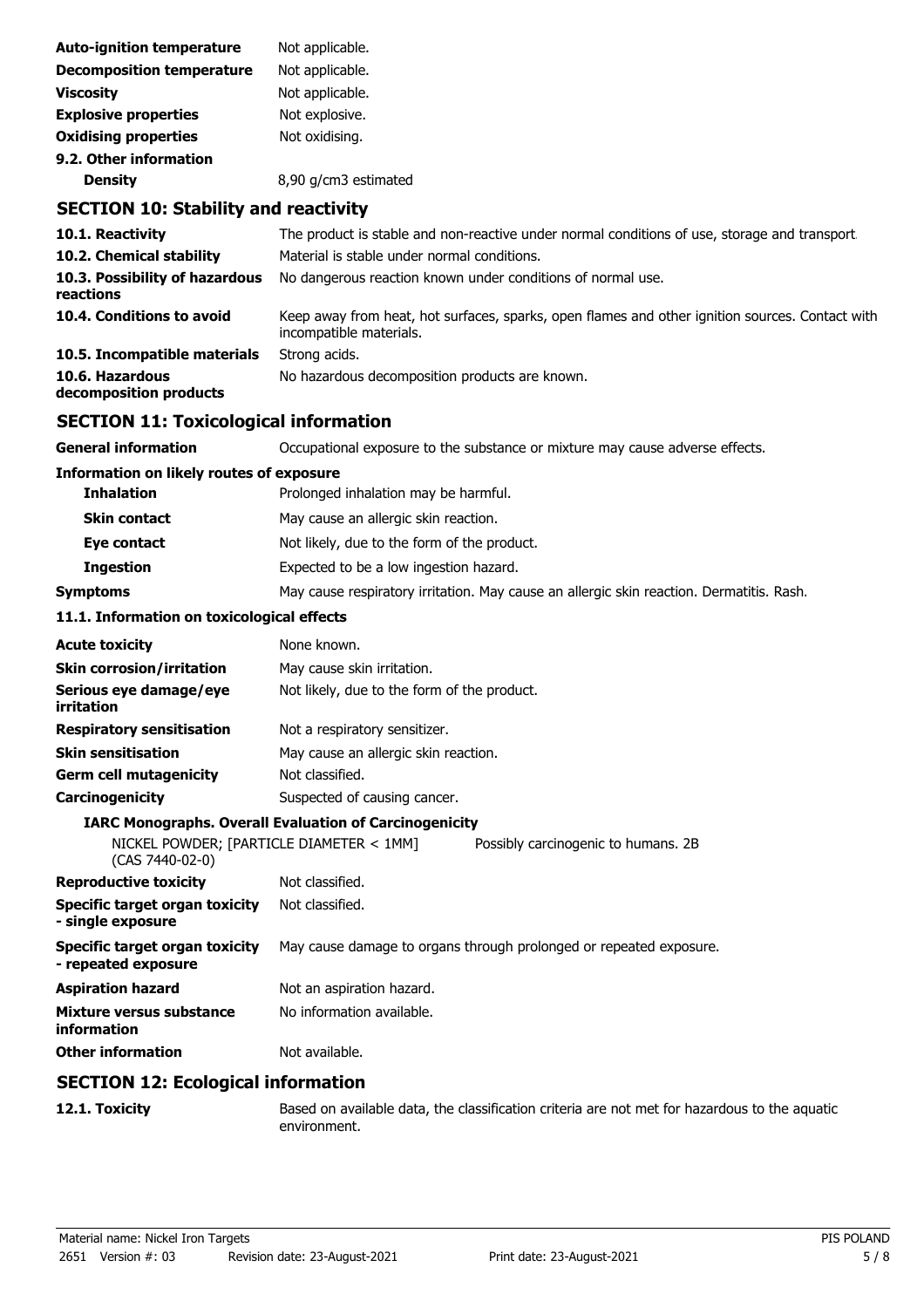| <b>Product</b>                                            |                                                                              | <b>Species</b>                                                                                                                                                                             | <b>Test Results</b>           |
|-----------------------------------------------------------|------------------------------------------------------------------------------|--------------------------------------------------------------------------------------------------------------------------------------------------------------------------------------------|-------------------------------|
| Nickel Iron Targets                                       |                                                                              |                                                                                                                                                                                            |                               |
| <b>Aquatic</b>                                            |                                                                              |                                                                                                                                                                                            |                               |
| Acute                                                     |                                                                              |                                                                                                                                                                                            |                               |
| Fish                                                      | LC50                                                                         | Fish                                                                                                                                                                                       | 0,0706 mg/l, 4 days estimated |
| <b>Components</b>                                         |                                                                              | <b>Species</b>                                                                                                                                                                             | <b>Test Results</b>           |
| NICKEL POWDER; [PARTICLE DIAMETER < 1MM] (CAS 7440-02-0)  |                                                                              |                                                                                                                                                                                            |                               |
| <b>Aquatic</b>                                            |                                                                              |                                                                                                                                                                                            |                               |
| Acute                                                     |                                                                              |                                                                                                                                                                                            |                               |
| Fish                                                      | <b>LC50</b>                                                                  | Rainbow trout, donaldson trout<br>(Oncorhynchus mykiss)                                                                                                                                    | $0.06$ mg/l, 4 days           |
| 12.2. Persistence and<br>degradability                    | No data is available on the degradability of any ingredients in the mixture. |                                                                                                                                                                                            |                               |
| 12.3. Bioaccumulative<br>potential                        | No data available.                                                           |                                                                                                                                                                                            |                               |
| <b>Partition coefficient</b><br>n-octanol/water (log Kow) | Not applicable.                                                              |                                                                                                                                                                                            |                               |
| <b>Bioconcentration factor (BCF)</b>                      | Not available.                                                               |                                                                                                                                                                                            |                               |
| 12.4. Mobility in soil                                    | No data available.                                                           |                                                                                                                                                                                            |                               |
| 12.5. Results of PBT and<br><b>vPvB</b> assessment        |                                                                              | Not a PBT or vPvB substance or mixture.                                                                                                                                                    |                               |
| 12.6. Other adverse effects                               |                                                                              | No other adverse environmental effects (e.g. ozone depletion, photochemical ozone creation<br>potential, endocrine disruption, global warming potential) are expected from this component. |                               |

## **SECTION 13: Disposal considerations**

#### **13.1. Waste treatment methods**

| <b>Residual waste</b>                  | Dispose of in accordance with local regulations. Empty containers or liners may retain some product<br>residues. This material and its container must be disposed of in a safe manner (see: Disposal<br>instructions). |
|----------------------------------------|------------------------------------------------------------------------------------------------------------------------------------------------------------------------------------------------------------------------|
| <b>Contaminated packaging</b>          | Since emptied containers may retain product residue, follow label warnings even after container is<br>emptied. Empty containers should be taken to an approved waste handling site for recycling or<br>disposal.       |
| EU waste code                          | The Waste code should be assigned in discussion between the user, the producer and the waste<br>disposal company.                                                                                                      |
| <b>Disposal</b><br>methods/information | Collect and reclaim or dispose in sealed containers at licensed waste disposal site. Dispose of<br>contents/container in accordance with local/regional/national/international regulations.                            |
| <b>Special precautions</b>             | Dispose in accordance with all applicable regulations.                                                                                                                                                                 |

## **SECTION 14: Transport information**

#### **ADR**

14.1. - 14.6.: Not regulated as dangerous goods.

# **RID**

14.1. - 14.6.: Not regulated as dangerous goods.

## **ADN**

14.1. - 14.6.: Not regulated as dangerous goods.

## **IATA**

14.1. - 14.6.: Not regulated as dangerous goods.

## **IMDG**

14.1. - 14.6.: Not regulated as dangerous goods.

# **SECTION 15: Regulatory information**

# **15.1. Safety, health and environmental regulations/legislation specific for the substance or mixture**

## **EU regulations**

**Regulation (EC) No. 1005/2009 on substances that deplete the ozone layer, Annex I and II, as amended** Not listed.

**Regulation (EU) 2019/1021 On persistent organic pollutants (recast), as amended**

Not listed.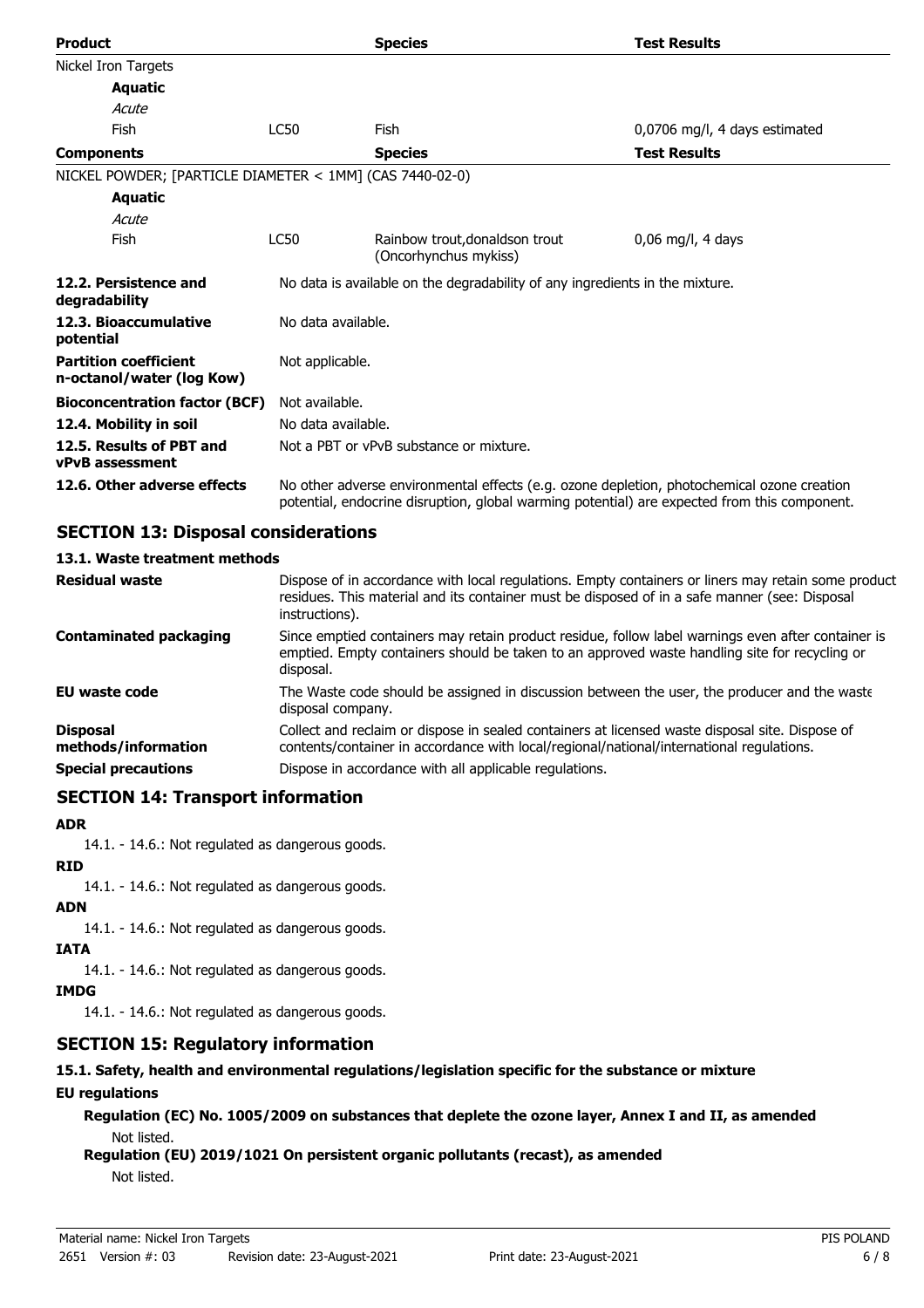**Regulation (EU) No. 649/2012 concerning the export and import of dangerous chemicals, Annex I, Part 1 as amended**

#### Not listed.

**Regulation (EU) No. 649/2012 concerning the export and import of dangerous chemicals, Annex I, Part 2 as amended**

Not listed.

**Regulation (EU) No. 649/2012 concerning the export and import of dangerous chemicals, Annex I, Part 3 as amended**

Not listed.

**Regulation (EU) No. 649/2012 concerning the export and import of dangerous chemicals, Annex V as amended** Not listed.

**Regulation (EC) No. 166/2006 Annex II Pollutant Release and Transfer Registry, as amended** NICKEL POWDER; [PARTICLE DIAMETER < 1MM] (CAS 7440-02-0)

#### **Regulation (EC) No. 1907/2006, REACH Article 59(10) Candidate List as currently published by ECHA** Not listed.

#### **Authorisations**

**Regulation (EC) No. 1907/2006, REACH Annex XIV Substances subject to authorization, as amended** Not listed.

#### **Restrictions on use**

**Regulation (EC) No. 1907/2006, REACH Annex XVII Substances subject to restriction on marketing and use as amended**

NICKEL POWDER; [PARTICLE DIAMETER < 1MM] (CAS 7440-02-0)

**Directive 2004/37/EC: on the protection of workers from the risks related to exposure to carcinogens and mutagens at work, as amended.**

Not listed.

#### **Other EU regulations**

| Not listed.                 | Directive 2012/18/EU on major accident hazards involving dangerous substances, as amended                                                                                                                                                                                                                                                                                                                                                                                                                                                                                                                                                                                             |
|-----------------------------|---------------------------------------------------------------------------------------------------------------------------------------------------------------------------------------------------------------------------------------------------------------------------------------------------------------------------------------------------------------------------------------------------------------------------------------------------------------------------------------------------------------------------------------------------------------------------------------------------------------------------------------------------------------------------------------|
| <b>Other regulations</b>    | The product is classified and labelled in accordance with Regulation (EC) 1272/2008 (CLP<br>Regulation) as amended.                                                                                                                                                                                                                                                                                                                                                                                                                                                                                                                                                                   |
| <b>National regulations</b> | According to Directive 92/85/EEC as amended, pregnant women should not work with the product,<br>if there is the least risk of exposure.<br>This safety data sheet conforms to the following laws, regulations and standards:                                                                                                                                                                                                                                                                                                                                                                                                                                                         |
|                             | Act on the management of packaging and packaging waste of June 13, 2013<br>Regulation of the Minister of Health of June 11, 2012 on the categories of dangerous substances<br>and dangerous preparations whose packaging should be fitted with child-resistant closures and a<br>tactile warning of danger<br>REGULATION OF THE MINISTER OF HEALTH of February 2, 2011 on tests and measurements of<br>factors harmful to health in working environments<br>Regulation of Ministry of Labor and Social Policy of June 6, 2014. On the matter of maximum<br>permissible concentrations and intensities of harmful factors in the work environment (Journal of<br>Laws 2014, item. 817) |
|                             | Young people under 18 years old are not allowed to work with this product according to EU<br>Directive 94/33/EC on the protection of young people at work, as amended. Follow national<br>regulation for work with chemical agents in accordance with Directive 98/24/EC, as amended.<br>$\mathbf{r}$ . The contract of the contract of the contract of the contract of the contract of the contract of the contract of the contract of the contract of the contract of the contract of the contract of the contract of th                                                                                                                                                            |

**Poland. Substances that could yield hazardous waste (Law on waste, DZ.U. poz. 21/2013, Annex 4)**

Not listed.

**assessment**

**15.2. Chemical safety** No Chemical Safety Assessment has been carried out.

# **SECTION 16: Other information**

| <b>List of abbreviations</b>                                                           |                                                                                                                                            |
|----------------------------------------------------------------------------------------|--------------------------------------------------------------------------------------------------------------------------------------------|
|                                                                                        | Ceiling: Short Term Exposure Limit Ceiling value.                                                                                          |
|                                                                                        | STEL: Short-Term Exposure Limit.                                                                                                           |
|                                                                                        | TWA: Time Weighted Average Value.                                                                                                          |
| <b>References</b>                                                                      | Not available.                                                                                                                             |
| <b>Information on evaluation</b><br>method leading to the<br>classification of mixture | The classification for health and environmental hazards is derived by a combination of calculatior<br>methods and test data, if available. |